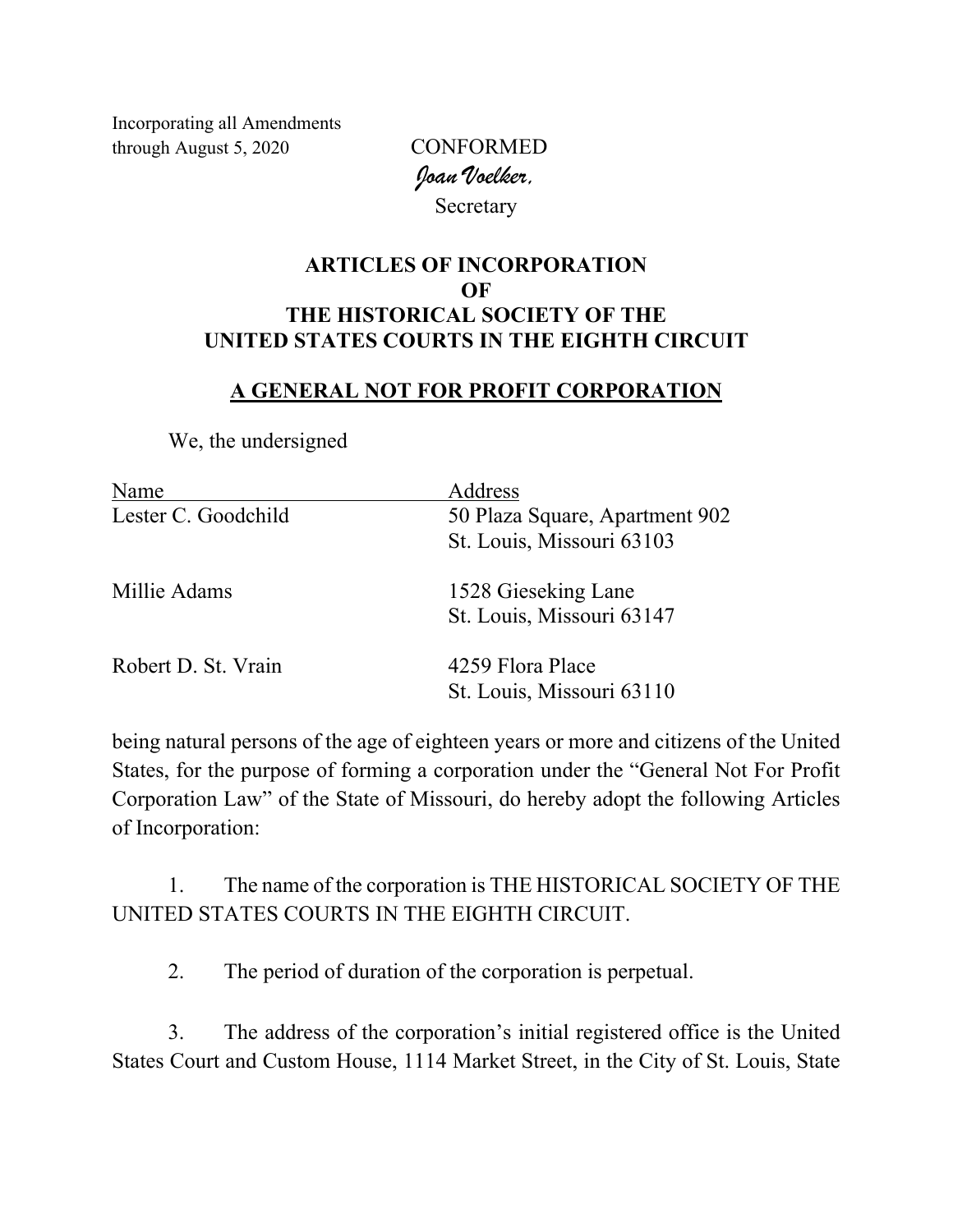of Missouri, and the name of its initial registered agent at said address is Lester Goodchild (Circuit Executive).

4. The first Board of Directors shall be twenty-two (22) in number, their names and addresses being as follows:

| Name                           | Address                       |
|--------------------------------|-------------------------------|
| Judge Richard S. Arnold        | 208 U.S. P.O. & Courthouse    |
|                                | P.O. Box 429                  |
|                                | Little Rock, Arkansas 72201   |
| Judge Henry Woods              | 304 P.O. & Courts Building    |
|                                | P.O. Box 3683                 |
|                                | Little Rock, Arkansas 72203   |
| Chief Judge H. Franklin Waters | U.S. Post Office & Courthouse |
|                                | 6th & Rogers Avenue           |
|                                | P.O. 1606                     |
|                                | Fort Smith, Arkansas 72902    |
| Sr. Judge Edward J. McManus    | P.O. Box 4815                 |
|                                | Cedar Rapids, Iowa 52407      |
| Chief Judge William C. Stuart  | 103 U.S. Courthouse           |
|                                | East 1st and Walnut           |
|                                | Des Moines, Iowa 50309        |
| Sr. Judge Edward J. Devitt     | 730 U.S. Courthouse           |
|                                | 316 North Robert Street       |
|                                | St. Paul, Minnesota 55101     |
| Judge William L. Hungate       | 1114 Market Street Room 813   |
|                                | St. Louis, Missouri 63101     |
| Judge Howard F. Sachs          | 443 U.S. Courthouse           |
|                                | 811 Grand Avenue              |
|                                | Kansas City, Missouri 64106   |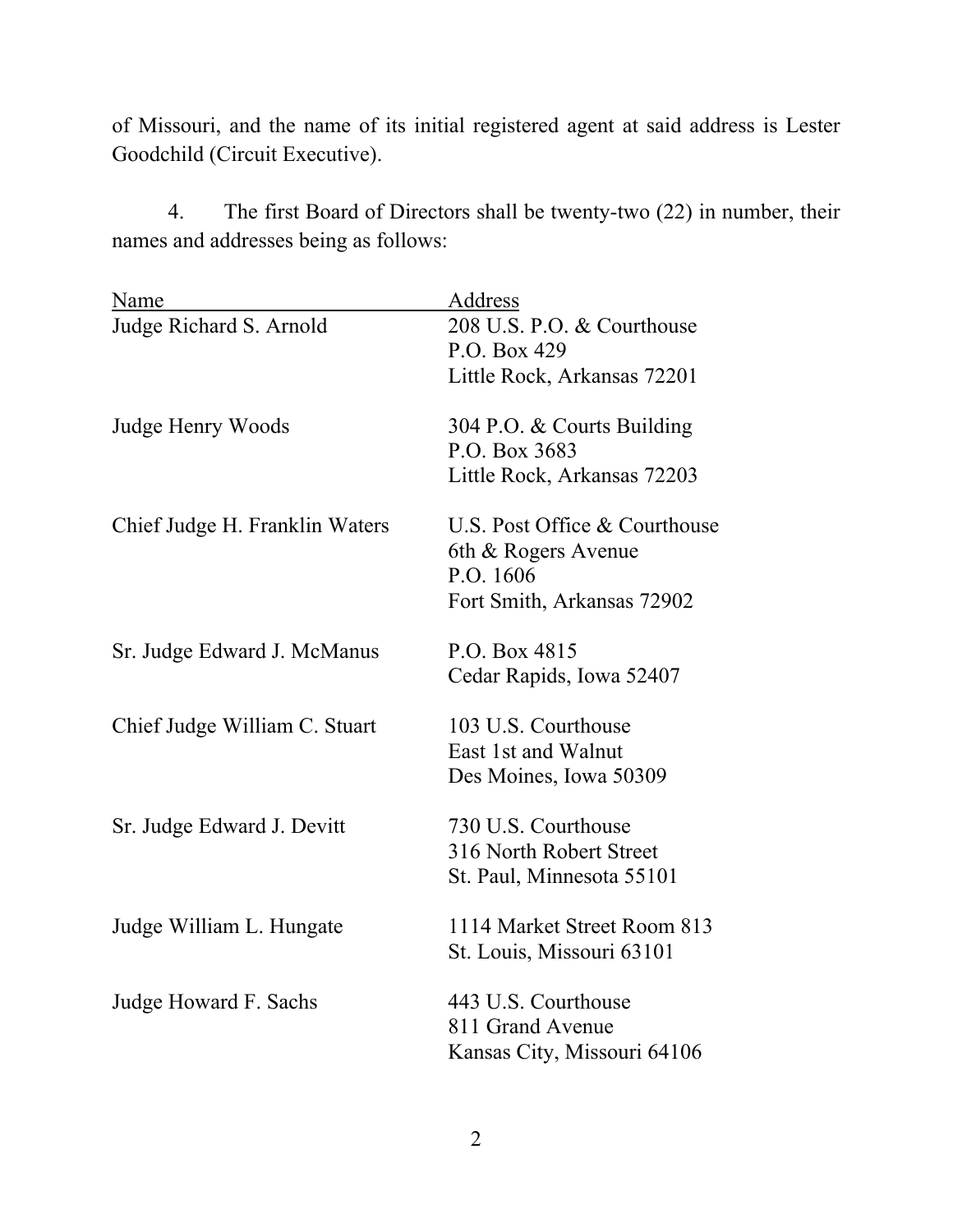| Name                      | Address                                                            |
|---------------------------|--------------------------------------------------------------------|
| Judge C. Arlen Beam       | 215 North 17th Street<br>P.O. Box 1297, DTS                        |
|                           | Omaha, Nebraska 68101                                              |
| Judge Bruce Van Sickle    | P.O. Box 670                                                       |
|                           | 411 U.S. Courthouse                                                |
|                           | Bismarck, North Dakota 58501                                       |
| Judge John B. Jones       | 400 South Phillips Avenue Room 202<br>Sioux Falls, S. Dakota 57102 |
| Robert C. Tucker          | 8352 Delmar                                                        |
|                           | St. Louis, Missouri 63124                                          |
| Griffin Smith, Jr.        | 955 Union National Plaza                                           |
|                           | Little Rock, Arkansas 72201                                        |
|                           |                                                                    |
| James M. Dunn             | P.O. Box 1626<br>Fort Smith, Arkansas 72902                        |
|                           |                                                                    |
| Frank Margolin            | 605 Davidson Building                                              |
|                           | Sioux City, Iowa 51101                                             |
| Prof. Charles W. Davidson | College of Law                                                     |
|                           | University of Iowa<br>Iowa City, Iowa 52242                        |
|                           |                                                                    |
| Harold LeVander           | 502 Drovers Bank Building                                          |
|                           | South St. Paul, MN 55075                                           |
| Claire Halpern            | Thompson & Mitchell                                                |
|                           | One Mercantile Center                                              |
|                           | St. Louis, Missouri 63101                                          |
| <b>Russ Millin</b>        | 2418 Commerce Tower                                                |
|                           | 911 Main St.                                                       |
|                           | Kansas City, Missouri 64105                                        |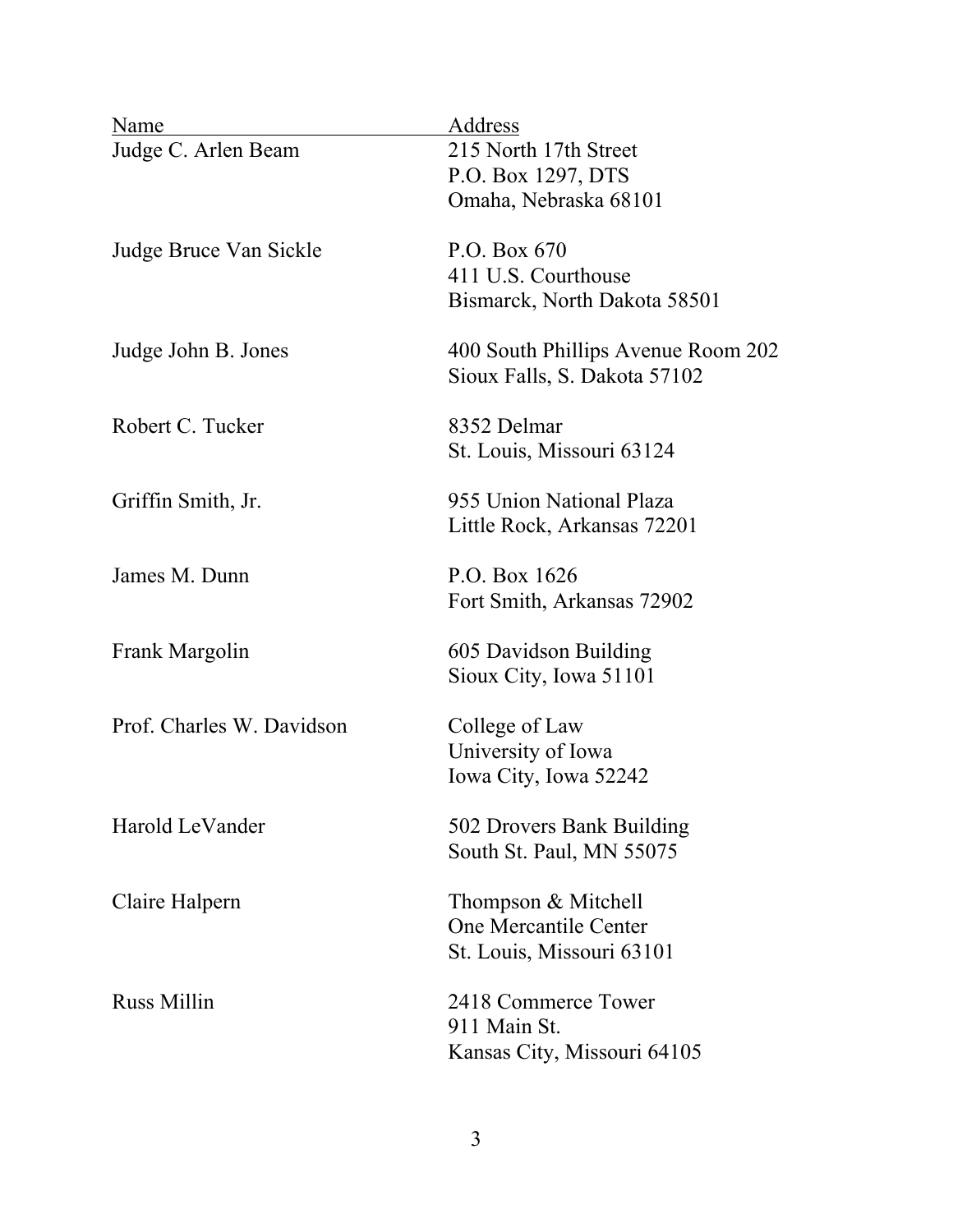| Name              | Address                       |
|-------------------|-------------------------------|
| Ronald W. Hunter  | 140 Univac Building           |
|                   | Omaha, Nebraska 68101         |
| Laverne C. Neff   | P.O. Box 1526                 |
|                   | Williston, North Dakota 58801 |
| T. M. Bailey, Jr. | 141 N. Main Street            |
|                   | Sioux Falls, S. Dakota 57102  |

5. The corporation is organized exclusively for charitable, scientific and educational purposes within the meaning of section  $501(c)(3)$  of the Internal Revenue Code of 1954 (or the corresponding provision of any future United States Internal Revenue Law), including, for such purposes:

 (i) to collect and preserve historical information, data, documents, artwork, writings, artifacts and the like of the United States Courts in the Eighth Circuit; and

 (ii) to receive gifts and grants and make distributions thereof for purposes and activities that qualify as exempt under section  $501(c)(3)$  of the Internal Revenue Code of 1954 (or the corresponding provision of any future United States Internal Revenue Law).

No part of the net earnings of the corporation shall inure to the benefit of, or be distributable to, its directors, officers or other private persons, except that the corporation shall be authorized and empowered to pay reasonable compensation for services rendered and to make payments and distributions in furtherance of the purposes set forth in this Article 5. Except to the extent permitted by section 501(h) of the Internal Revenue Code of 1954 (or the corresponding provision of any future United States Internal Revenue Law), no substantial part of the activities of the corporation shall be the carrying on of propaganda, or otherwise attempting to influence legislation, and the corporation shall not participate in, or intervene in (including the publishing or distribution of statements), any political campaign on behalf of any candidate for public office. Notwithstanding any other provision of these articles, the corporation shall not carry on any other activities not permitted to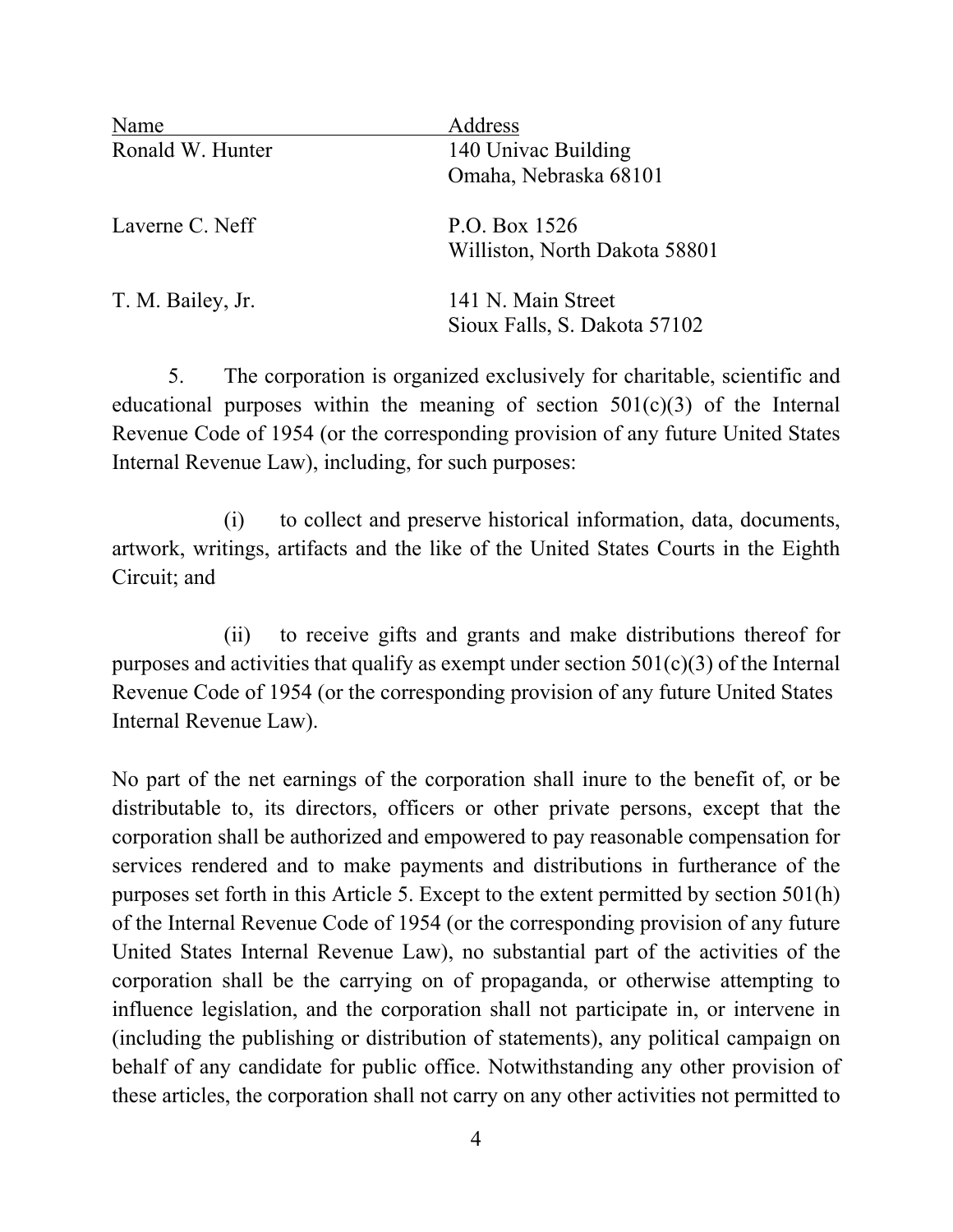be carried on (a) by a corporation exempt from the Federal income tax under section 501(c)(3) of the Internal Revenue Code of 1954 (or the corresponding provision of any future United State Internal Revenue Law), (b) by a corporation contributions to which are deductible under section 170(c)(2) of the Internal Revenue Code of 1954 (or the corresponding provision of any future United States Internal Revenue Law), and (c) by a corporation organized under the General Not For Profit Corporation Law of the State of Missouri as now existing or hereafter amended.

6. The corporation shall be composed of units known as branches. The United States Court of Appeals for the Eighth Circuit shall be one branch. Also, each United States District Court within the Eighth Circuit shall be a separate branch.

7. The affairs of the corporation shall be managed by its Board of Directors. The Board of Directors shall consist of two directors from each branch, one of whom shall be a United States Judge of that branch. (Amended 7-25-1997).

8. The corporation shall have no members as such. Each branch may or may not have members. Each branch shall specify in its regulations the composition of the branch and manner of governance. The two directors from each branch shall be selected by the branch according to the branch regulations. The regulations of each branch shall be consistent with these Articles and with the Bylaws of the corporation. The branches shall promptly notify the Board of Directors of any amendments made to the branch regulations by the branch. The Board of Directors shall also have the power to make or amend the regulations of each branch.

9. Bylaws of the corporation, consistent with these Articles, shall be adopted by the Board of Directors, and may be amended in the manner provided in such Bylaws. The Bylaws shall specify the manner in which the corporation will finance its operations (such as, for example, by assessment of the branches), and shall also provide the structure of corporate and branch governance and the manner of branch accountability.

10. These Articles may be amended by the Board of Directors in the manner provided by law.